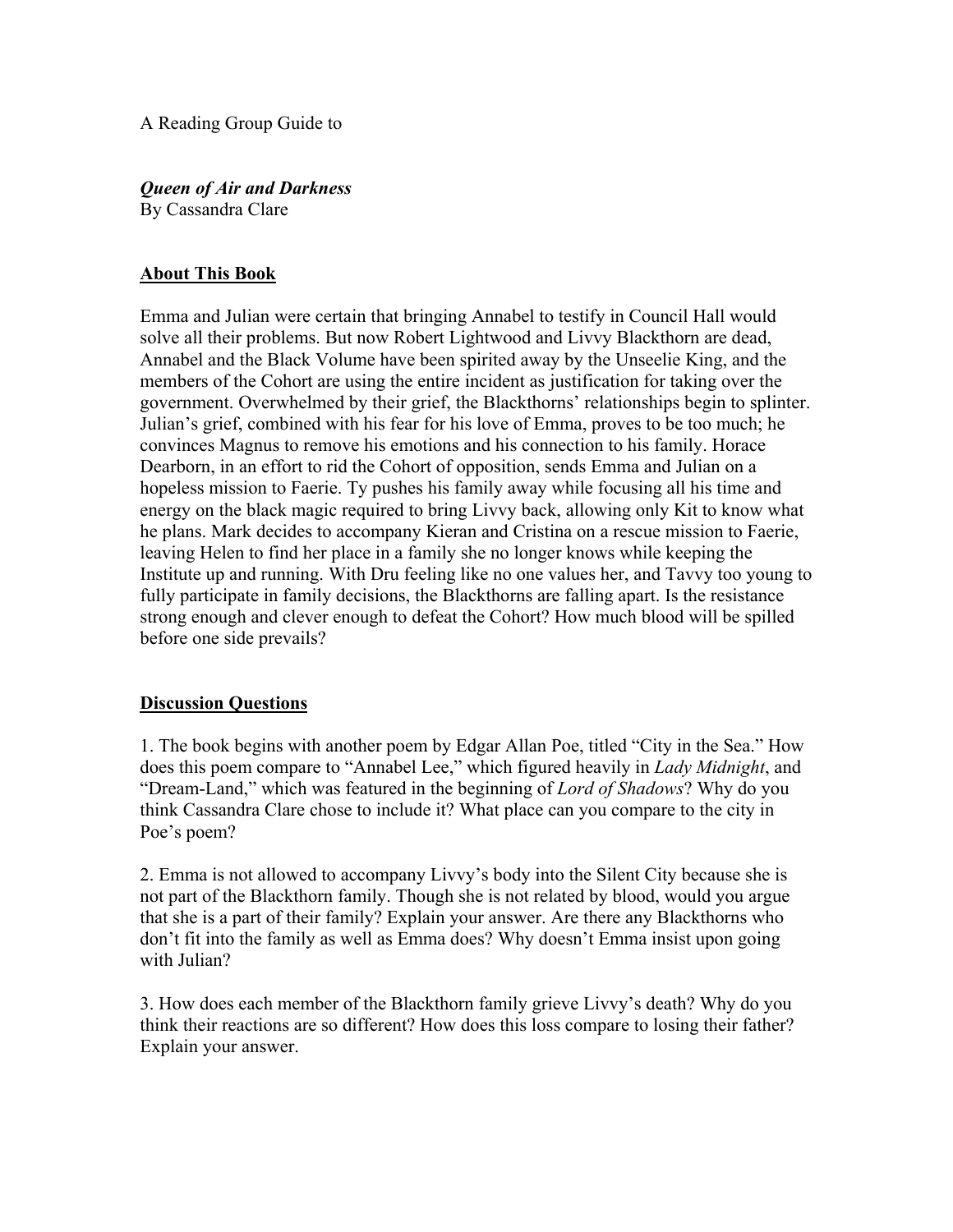4. Why does Julian ask Magnus to remove his emotions? Why does Magnus hesitate? What are the unintended consequences for Julian and Emma? Does the spell solve any of Julian's problems? Why does Julian decide to have Magnus remove the spell?

5. Kieran tells Diego, "'You decide you will find a solution when the time comes, but when the worst happens, you find yourself unprepared.'" Can you find other examples of Diego handling situations this way? Is this an effective method for him? Does Diego change his strategy?

6. When Horace calls Emma and Julian's mission to Faerie a "'mutually beneficial solution,'" Julian tells him, "'Solutions aren't usually mutually beneficial when one party has all the power.'" Do you think this is true? Explain your reasoning. Would Emma and Julian's trip to Faerie provide any benefits for them? Can you find examples in the story of an unequal power dynamic between the two groups? Can you find examples where they are equal? Are any of the solutions in these examples mutually beneficial?

7. Why do Zara and the others bring Kieran to the Hollow Place? Does the experience end up being worse for him, or for Samantha? What do you think is the difference between the two?

8. Whenever someone is lamenting the Cohort's fast-paced rise to power, Diana and Helen assert that hatred and bigotry have been part of the Shadowhunter world for a long time. Why are these two characters so attuned to the brewing hatred? Why are the others so slow to recognize it? What could the Clave have done to stop this sort of troubling behavior, and why didn't they do it?

9. Were you expecting Emma to be the one to try to break the *parabatai* rune? Why does Julian stop her? Why are they both so frightened by the consequences of their love?

10. Does the Seelie Queen find the changes Magnus's spell brought about in Julian to be a good thing? Why does she bring up the Faerie proverb? Is it true that Julian is in a cage? Explain your answers.

11. After touching the water in the hollow place, whose forgiveness does Kieran feel like he needs to seek? Does anyone believe Kieran must make up for what he's done to them?

12. Discuss Emma's relationship to Cortana. Why is the sword so important to Emma? Why does Durendal come to her as she fights her way into the Unseelie tower? What does it mean that Zara took Cortana?

13. When Kieran is upset about hurting those he loves, Cristina tells him, "'This is the nature of having a soul . . . and a heart. We all stumble around in the dark and we cause each other pain and we try to make up for it the best we can. We are all confused.'" Is this really true of the other characters, or does Cristina say this just to make him feel better? Why didn't Kieran have these feelings of guilt before? Explain your answers.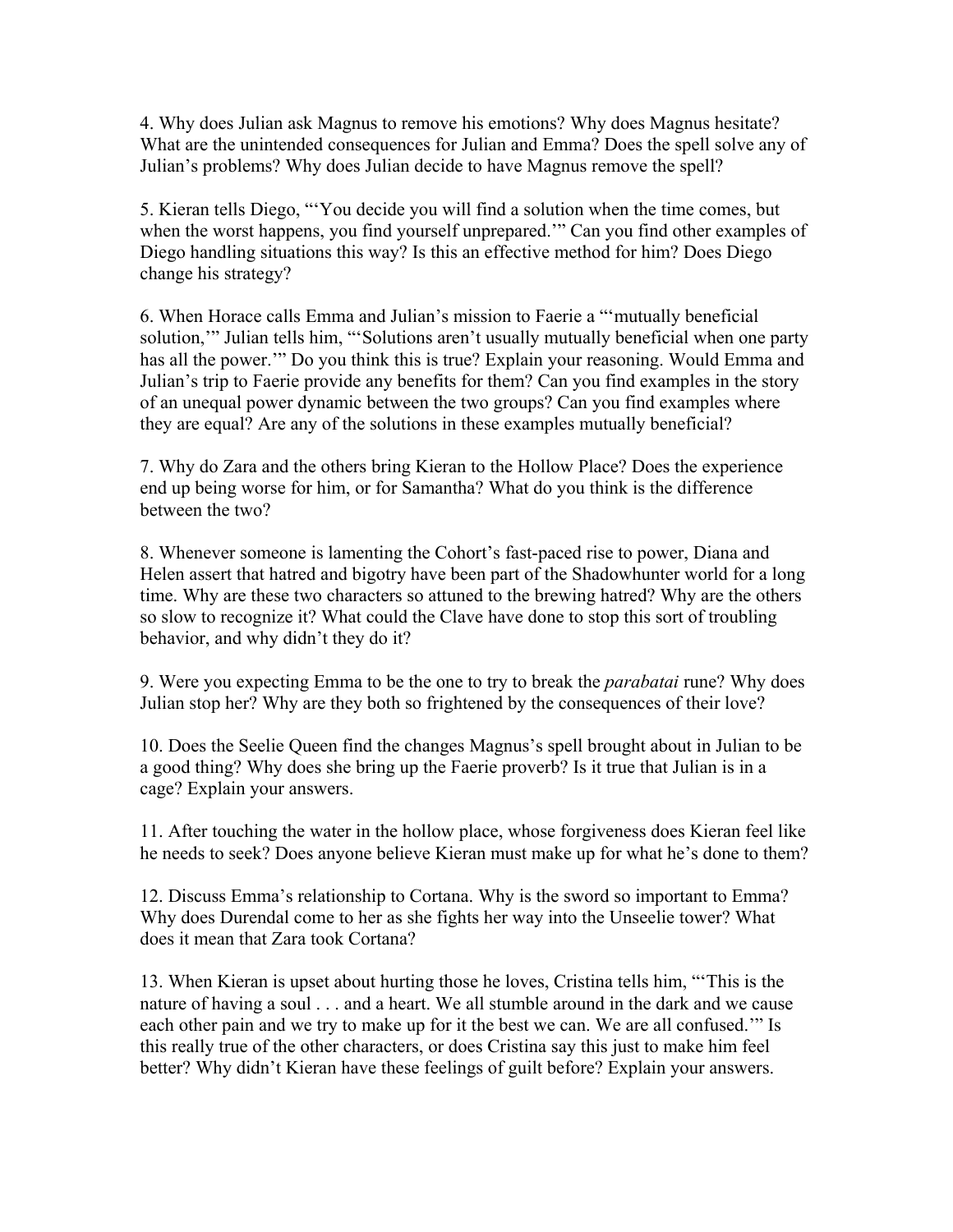14. Do the Seelie Queen and the Unseelie King accept Julian's copy of the Black Volume of the Dead as a real version? Is Ty's version more or less real? Are the people in Thule somehow less real than the versions of themselves in our world? What about the Thule versions of the Mortal Sword and Mortal Cup? How does this make you feel about the idea of identity?

15. Why don't the Unseelie people torture Kieran as he's brought into the tower? Do you think they are justified in their perception that Kieran is kind? What other characters choose to use their power as leaders to be kind to others?

16. Part Two, or Thule, begins with lines from "Darkness," a poem by Lord Byron. Why do you think Cassandra Clare chose to use this poem instead of another one by Edgar Allan Poe? What does this poem tell you about Thule and what Julian and Emma find there?

17. How is Thule different from our world? What place do mundanes have in this society? Is this what Sebastian Morgenstern was trying to create in our world, before he was killed?

18. Why won't Livvy help Julian decide if he should make the deal with Annabel to get out of Thule? Why does she ultimately decide to stay in Thule? How does getting to spend time with this version of Livvy help Julian and Emma? Why doesn't her note help Ty?

19. What does Manuel believe in, and what is he trying to gain from his membership in the Cohort? Who is more dangerous: Manuel or Horace?

20. Was Clary right to think that she had won her fight after the Dark War? Will the Shadowhunters ever be finished fighting? What might life look like for this group if they did? Explain your answers.

21. Why is Ty so intent on bringing Livvy back? Why doesn't Kit tell him that this is a bad idea? Why can't Ty see the possible consequences? Do you think this is what Livvy would want? Why are Dru and Kit the only people who see how lost Ty is?

22. Do you think Cristina kills Oban in the heat of battle, or are there larger reasons for her actions? Did Oban think she would succeed? What does his death mean for the battle, and for Cristina's future? Explain your answers.

23. Why doesn't Emma kill Zara? Has she shown anyone else this kind of mercy? Do others share her views on mercy and vengeance? Do you think there are some characters who deserve to die?

24. What is the catalyst for Julian and Emma turning into Nephilim? How are they able to come back to their human forms? Did the *parabatai* sickness end up being a blessing or a curse?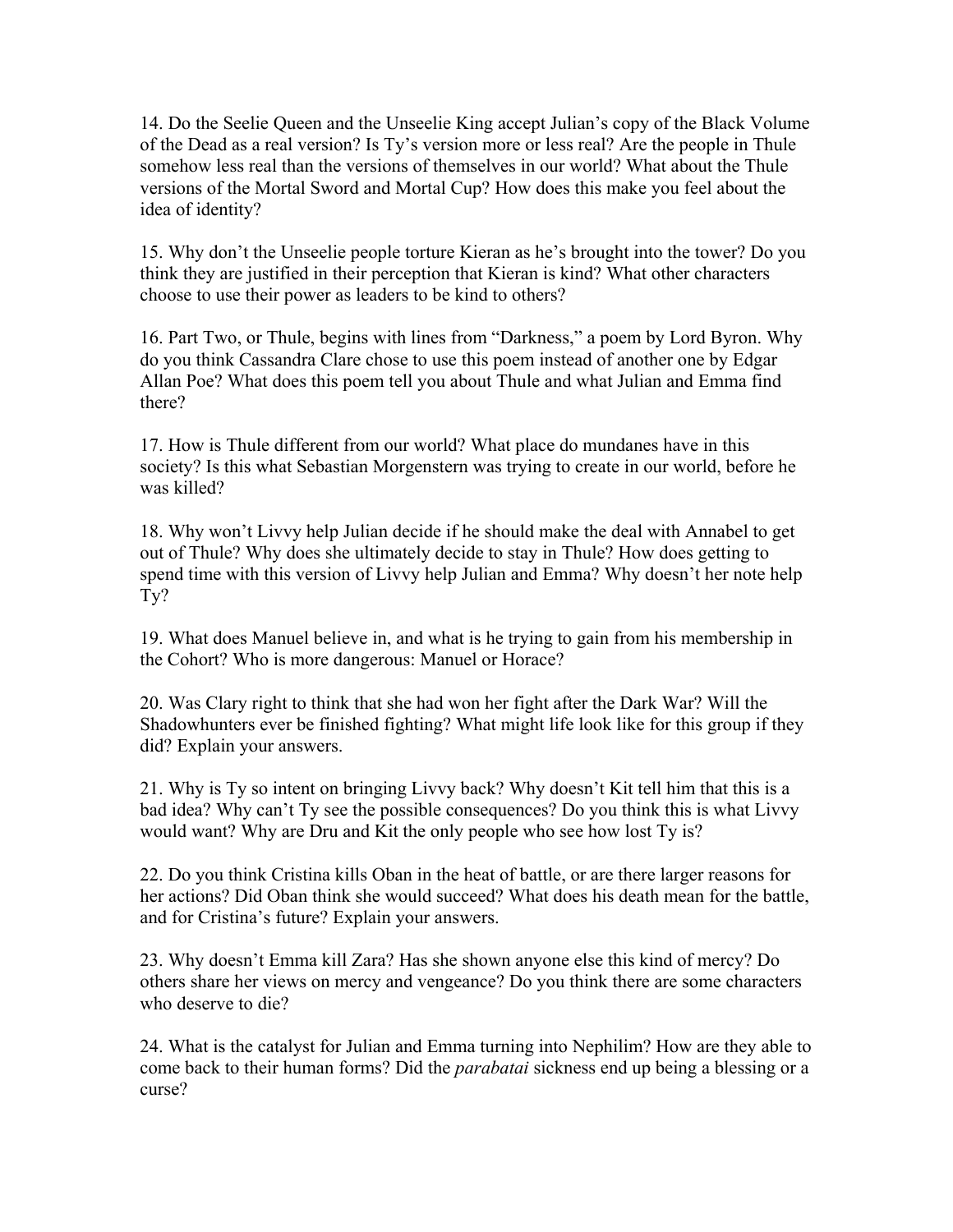25. Why does Kit decide to live with Tess and Jem? How does the news of his Faerie heritage affect him? How do you think Ty will cope with Kit being gone?

26. Is there anyone looking out for Ash's best interests? What does he want for himself? Why is he so important? Would his value change if the fey folk knew about Kit?

27. Why is the warlock sickness so devastating to the Shadowhunters, particularly at this time? What makes Tessa able to recover from it?

28. The title of this book comes from the A. E. Housman poem that kicks off the third part of the book. How does this poem signal what will happen in this last section? Who is the Queen of Air and Darkness? Why do you think this section is called "Lady Vengeance"?

## **Extension Activities**

1. Diego notices that "The Cohort constantly changed the rules of the game when they were trying to make a point. They didn't care too much whether their evidence was accurate." Research the idea of "fake news," which is a similar phenomenon happening in our world. Create a cheat sheet that tells you how to figure out if a source is legitimate, and share it with your friends and classmates. What might happen if too many people start to believe "fake news"?

2. When Magnus takes away his emotions, Julian finds that he can no longer express himself through drawing and painting. Freed from the spell in Thule, he finds himself frantically drawing his family and loved ones. Find a visual art form that allows you to express your emotions, whether it be painting, drawing, quilting, collage, or more, and create a work of art based on your favorite person. What qualities do you most admire? How does this person encourage you?

3. Julian must call on all his allies in the confrontation with Horace and the Cohort, as is common in times of war. Choose a war that the United States was involved in, and research our allies during the conflict. Write a short essay covering why the alliance was formed, and what each party received as a result of their cooperation. Include which partnerships were formed by our enemies as well.

4. Ash is powerful and Kit is in danger because of their bloodlines. Trace your family tree as far back as you can, and see if there are any traits that have been passed down from one generation to the next. What sorts of things did these traits lead your family to do or believe in? How are you similar or different from your family?

5. Cristina has a dream in which she stands on the roof of the Mexico City Institute, looking at all the city's landmarks. Draw a map of your hometown that includes its important landmarks. Be sure to include the places you'd miss most if you weren't there.